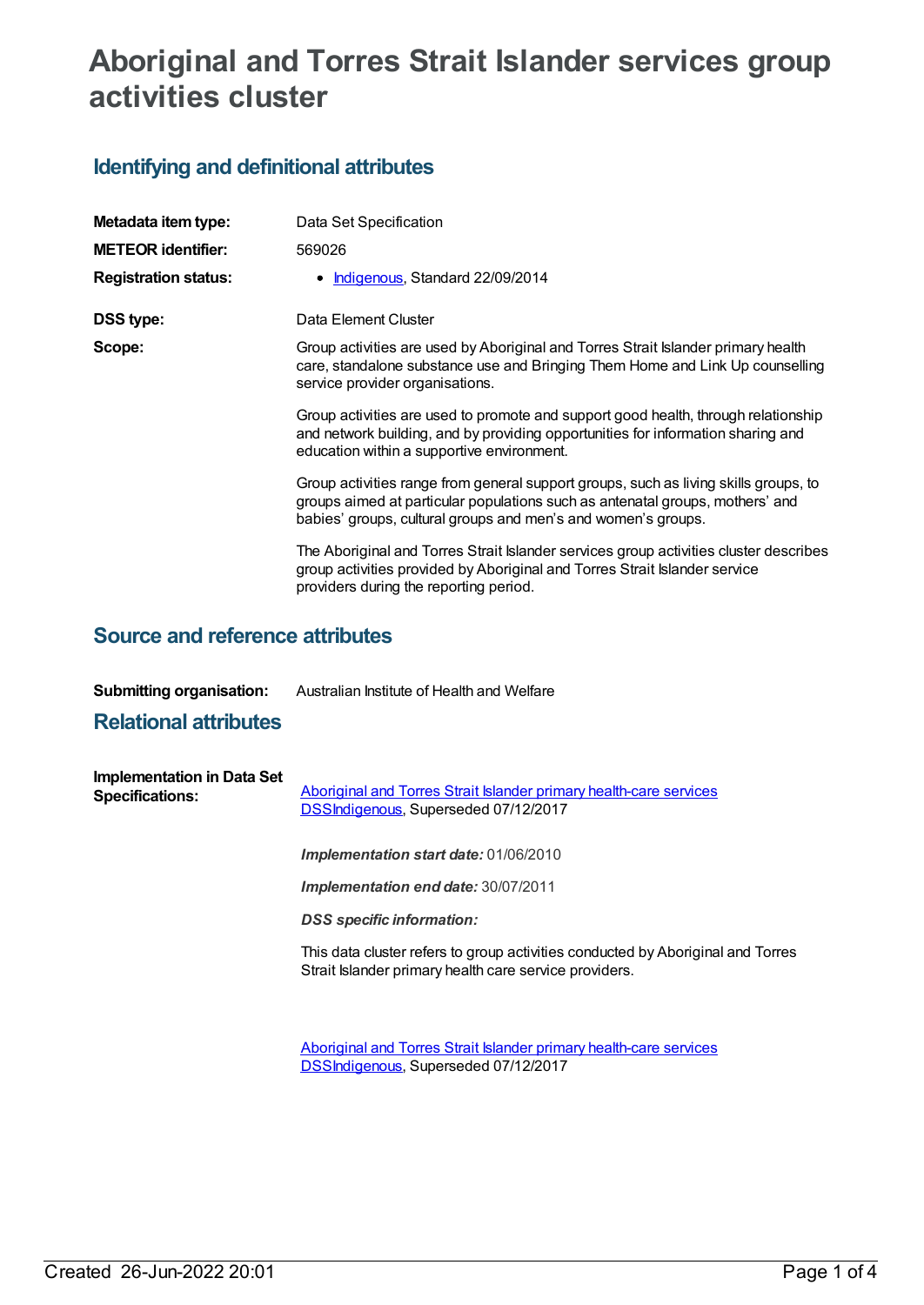*Implementation start date:* 01/06/2008

*Implementation end date:* 30/07/2009

*DSS specific information:*

This data element cluster refers to group activities conducted by Aboriginal and Torres Strait Islander primary health care service providers.

Aboriginal and Torres Strait Islander primary [health-care](https://meteor.aihw.gov.au/content/664859) services DSS [Indigenous](https://meteor.aihw.gov.au/RegistrationAuthority/6), Superseded 07/12/2017

*Implementation start date:* 01/07/2009

*Implementation end date:* 30/06/2010

*DSS specific information:*

This data cluster refers to group activities conducted by Aboriginal and Torres Strait Islander primary health care service providers.

Aboriginal and Torres Strait Islander primary [health-care](https://meteor.aihw.gov.au/content/664877) services DSS [Indigenous](https://meteor.aihw.gov.au/RegistrationAuthority/6), Standard 07/12/2017

*Implementation start date:* 01/07/2011

*Implementation end date:* 30/06/2012

*DSS specific information:*

This data cluster refers to group activities conducted by the Aboriginal and Torres Strait Islander primary health care service provider.

Aboriginal and Torres Strait Islander standalone substance use services [DSS](https://meteor.aihw.gov.au/content/664760)[Indigenous](https://meteor.aihw.gov.au/RegistrationAuthority/6)[,](https://meteor.aihw.gov.au/content/664760) Superseded 07/12/2017

*Implementation start date:* 01/07/2008

*Implementation end date:* 30/06/2009

*DSS specific information:*

This data cluster refers to the provision of group activities by Aboriginal and Torres Strait Islander standalone substance use services.

Aboriginal and Torres Strait Islander standalone substance use services [DSSIndigenous,](https://meteor.aihw.gov.au/content/561172) Superseded 07/12/2017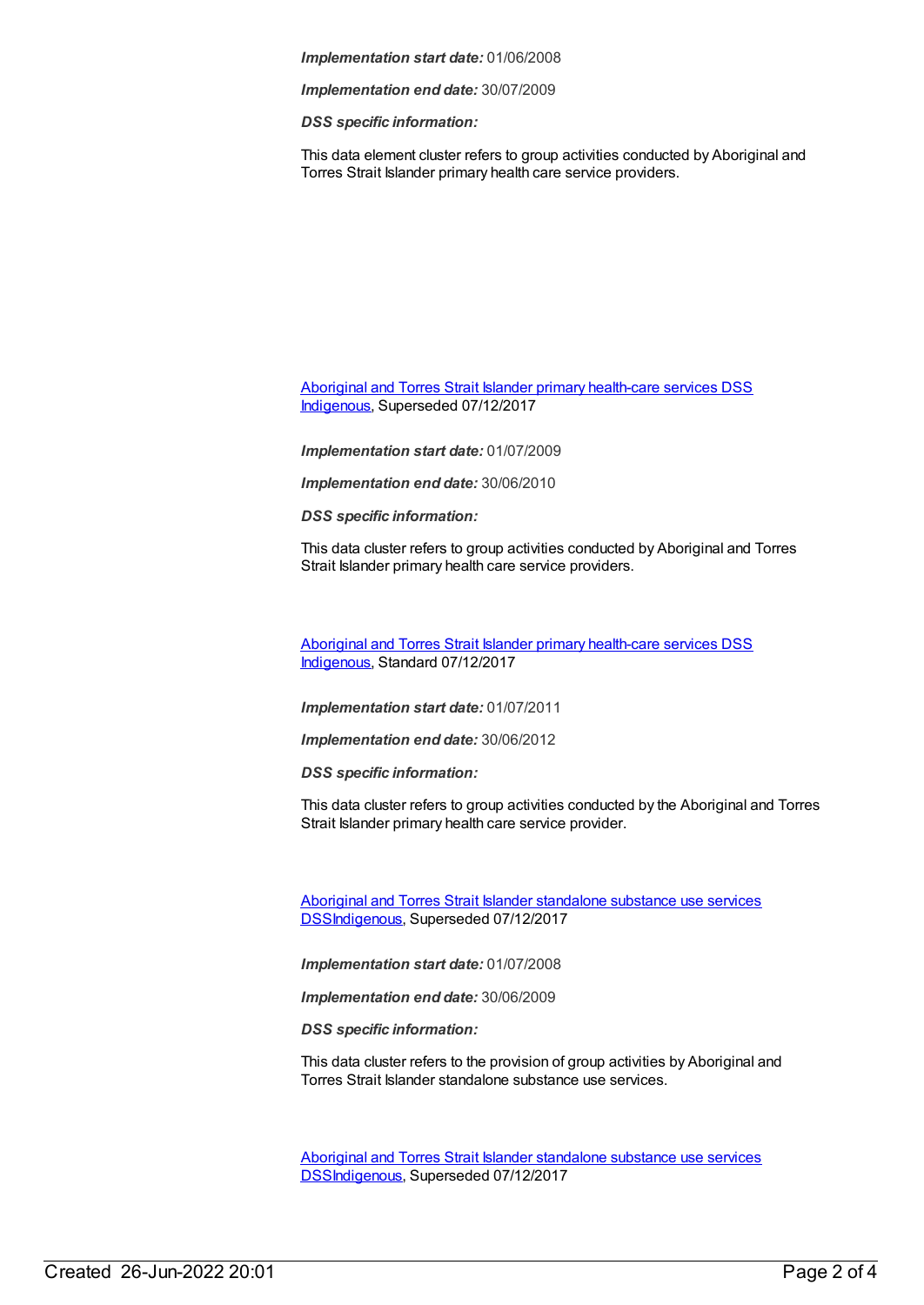*Implementation start date:* 01/07/2010

*Implementation end date:* 30/06/2011

*DSS specific information:*

This data cluster refers to the provision of group activities by the Aboriginal and Torres Strait Islander standalone substance use service.

Aboriginal and Torres Strait Islander [standalone](https://meteor.aihw.gov.au/content/664879) substance use services DSS [Indigenous](https://meteor.aihw.gov.au/RegistrationAuthority/6), Standard 07/12/2017

*Implementation start date:* 01/07/2011

*Implementation end date:* 30/06/2012

*DSS specific information:*

This data cluster refers to the provision of group activities by Aboriginal and Torres Strait Islander standalone substance use services.

Aboriginal and Torres Strait Islander [standalone](https://meteor.aihw.gov.au/content/664861) substance use services DSS [Indigenous](https://meteor.aihw.gov.au/RegistrationAuthority/6), Superseded 07/12/2017

*Implementation start date:* 01/07/2009

*Implementation end date:* 30/06/2010

*DSS specific information:*

This data cluster refers to the provision of group activities by Aboriginal and Torres Strait Islander standalone substance use services.

Bringing them Home/Link Up [Counsellors](https://meteor.aihw.gov.au/content/561178) DSS[Indigenous](https://meteor.aihw.gov.au/RegistrationAuthority/6), Superseded 07/12/2017

*Implementation start date:* 01/07/2010

*Implementation end date:* 30/06/2011

*DSS specific information:*

This data cluster refers to group activities provided by Bringing them Home and Link Up Counselling programs.

Bringing them Home/Link Up [Counsellors](https://meteor.aihw.gov.au/content/664881) DSS [Indigenous](https://meteor.aihw.gov.au/RegistrationAuthority/6), Standard 07/12/2017